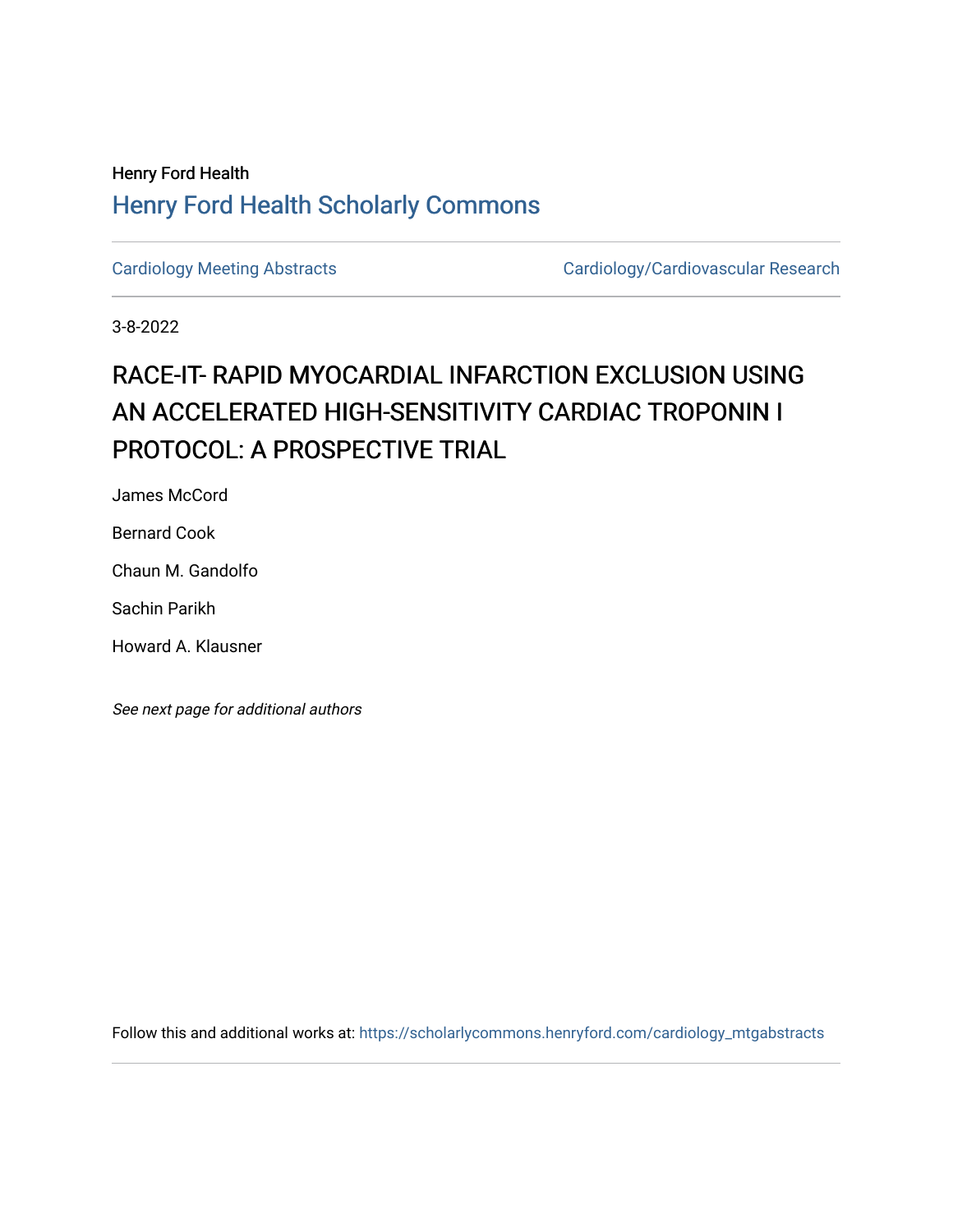#### Authors

James McCord, Bernard Cook, Chaun M. Gandolfo, Sachin Parikh, Howard A. Klausner, Khaled Abdul-Nour, Aaron Lewandowski, Michael P. Hudson, Giuseppe Perrotta, Bryan Zweig, Satheesh Gunaga, David E. Lanfear, Ryan Gindi, Phillip D. Levy, Nicholas L. Mills, Simon Mahler, Henry E. Kim, Shooshan Danagoulian, Amy Tang, Hashem N. Nassereddine, Ahmed Oudeif, Kelly Malette, Seth Krupp, Catriona Keerie, and Joseph B. Miller